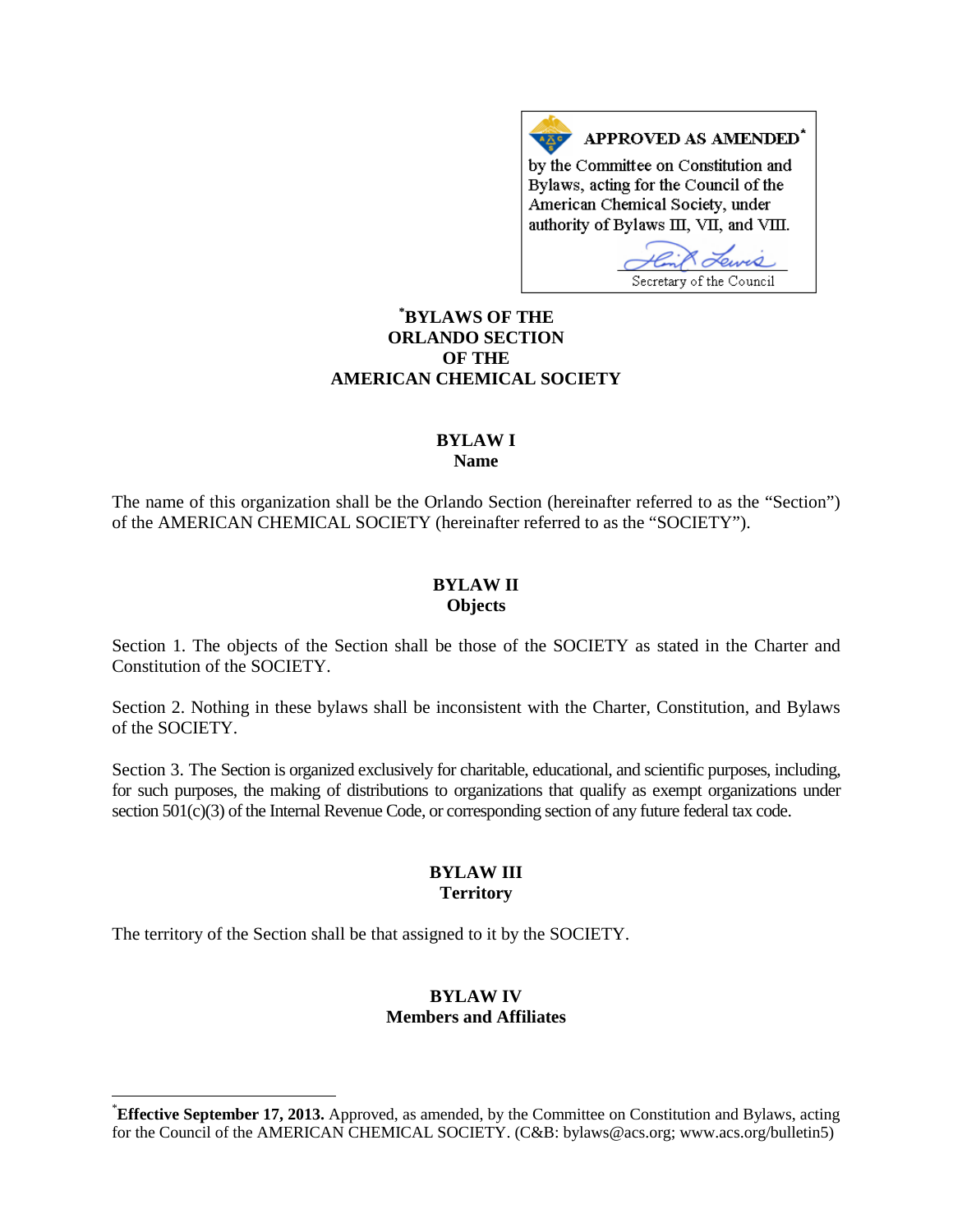Section 1. The rolls of the Section shall include those MEMBERS, STUDENT MEMBERS, and Society Affiliates of the SOCIETY residing within the territory of the Section, provided that any exceptions to this rule shall be made in conformity with the Constitution and Bylaws of the SOCIETY.

Section 2. The Section may have Local Section Affiliates as authorized in the Constitution and Bylaws of the SOCIETY. A Local Section Affiliate shall retain affiliate status only so long as payment is made of Local Section dues of not less than two dollars (\$2.00) per annum.

Section 3. Local Section Affiliates shall have such rights and privileges as are accorded them by the Constitution and Bylaws of the SOCIETY. A Society Affiliate or Local Section Affiliate may not vote for or hold an elective position, or vote on Articles of Incorporation and bylaws. A Local Section Affiliate may not serve as a member of the Executive Committee. Society Affiliates may be appointed as Committee Chairs and may serve on the Executive Committee in a non-voting capacity.

Section 4. STUDENT MEMBERS may not hold an elective position of the Section; they may not serve as Councilors, Alternate Councilors, or Temporary Substitute Councilors, but may serve in any other position within the Section.

## **BYLAW V Organization**

Section 1. The officers of the Section shall be MEMBERS of the SOCIETY and the Section and shall consist of the Chair, Chair-Elect, Secretary, and Treasurer. The offices of Secretary and of Treasurer may be held by the same person.

Section 2. The Section shall have Councilors and Alternate Councilors as provided in the Constitution and Bylaws of the SOCIETY.

Section 3. The Executive Committee shall consist of the officers of the Section, the Immediate Past Chair, the Councilors, and the Alternate Councilors.

## **BYLAW VI Manner of Election and Terms of Office**

Section 1. The officers of the Section shall be elected by the members, shall take office on January 1, and shall hold office for one year, or until their successors qualify. Upon completion of the Chair's term of office, the Chair-Elect shall succeed to the office of Chair.

Section 2. Councilors and Alternate Councilors shall be elected for a term of three years beginning on January 1.

Section 3. In the event of a vacancy in the office of Chair, the Chair-Elect shall assume the added duties of the Chair for the unexpired term. All other vacancies shall be filled by the Executive Committee from among the MEMBERS by interim appointment for the period up to the next annual election, at which time the Section shall elect a MEMBER to complete the unexpired term, if any. In the event the office of Chair-Elect is filled by such interim appointment, the Section shall elect both a Chair and a Chair-Elect at its annual election. A STUDENT MEMBER may not serve as a member of the Executive Committee.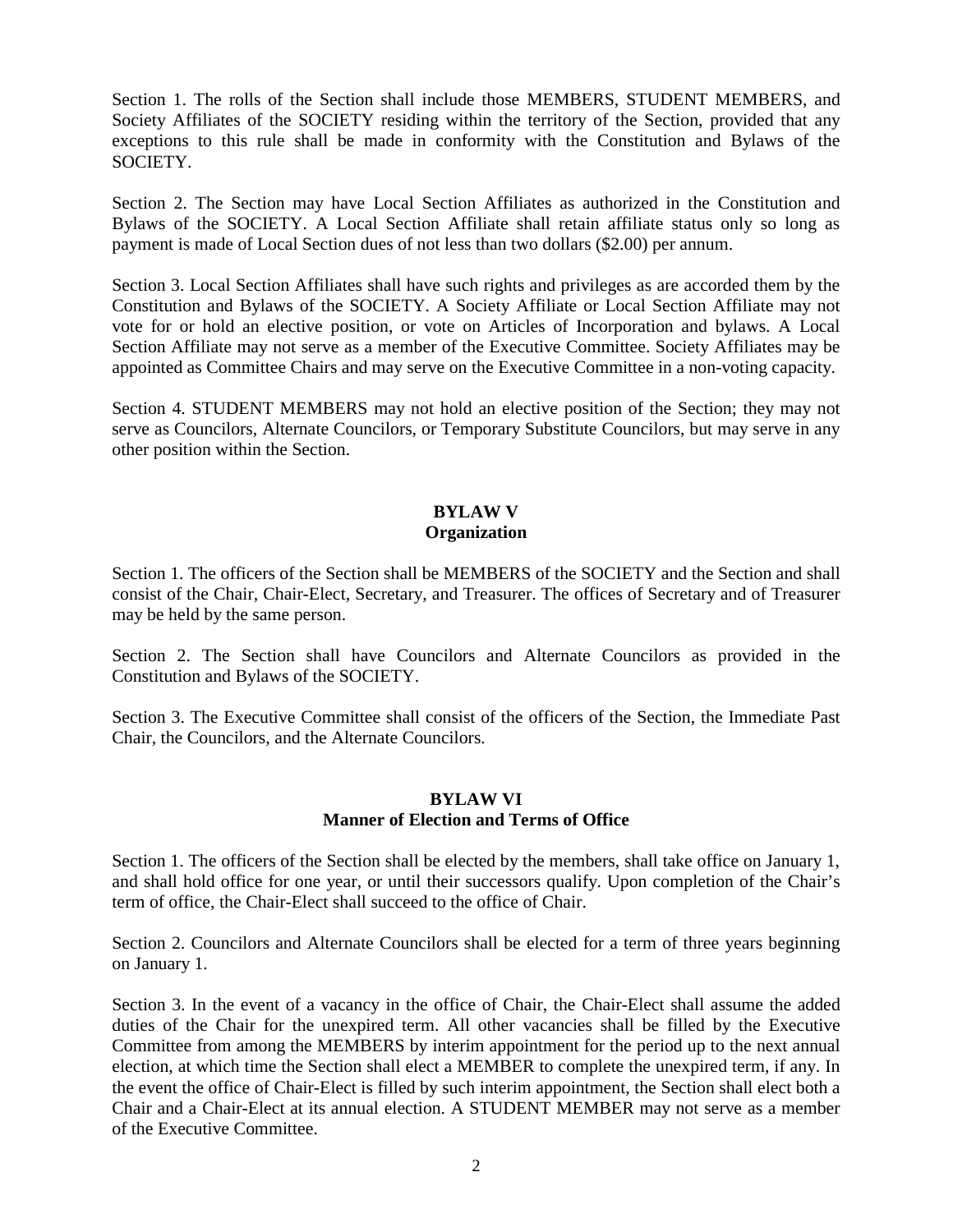Section 4. The Chair shall appoint a Nominating Committee consisting of a Chair and two or more members not later than September of each year. Not more than one member of the Executive Committee may be a member of the Nominating Committee.

Section 5. The Nominating Committee shall nominate one or more MEMBERS for each elective position for which a vacancy will occur and shall make a report at a regular meeting of the Section. With the exception of the Chair and Chair-Elect, the incumbent of any elective position may be renominated. After the report of the Committee, nominations may be received from the floor or by petition. Only nominees who have agreed to serve if elected may be named on the ballot.

Section 6. The election of officers shall be conducted either at a regular meeting subsequent to the meeting mentioned above, or at the discretion of the Executive Committee, by ballot. A paper ballot will be mailed to any member who does not have access to electronic balloting.

Section 7. Councilors and Alternate Councilors shall be elected by a ballot of the members of the Section.

Section 8. Elections shall be completed and the results certified to the Executive Director of the SOCIETY by December 1, as required by the Bylaws of the SOCIETY.

Section 9. The Secretary, or other designated officer of the Section, shall prepare an election ballot on which shall appear the names, in order chosen by lot, of all candidates.

Section 10. The Chair shall appoint as Tellers two or more members who are neither candidates for office nor members of the Executive Committee.

Section 11. The Tellers shall verify the ballots, and if necessary, shall tally or verify the votes. Ballots that violate specified voting procedures shall be rejected in whole or in part, depending on the extent of the violation(s). The vote tally, including the number of rejected ballots, shall be reported to the Chair. All ballot results shall be sent to the Secretary.

Section 12. In case of a tie vote for any elective position, the Executive Committee shall select from among the tied candidates.

Section 13. In accordance with the SOCIETY's Bylaws, balloting procedures should ensure fair balloting that is open to all eligible members, protection against fraudulent balloting, and the timely reporting and archiving of balloting results.

Section 14. The Chair shall inform all candidates of the election results and shall arrange for conveying this information to all members and affiliates of the Section.

Section 15. The Secretary shall retain all ballot results for at least ninety days after either the announcement of the results to the membership or until any disputes have been resolved, whichever is later.

## **BYLAW VII Duties of Officers and Executive Committee**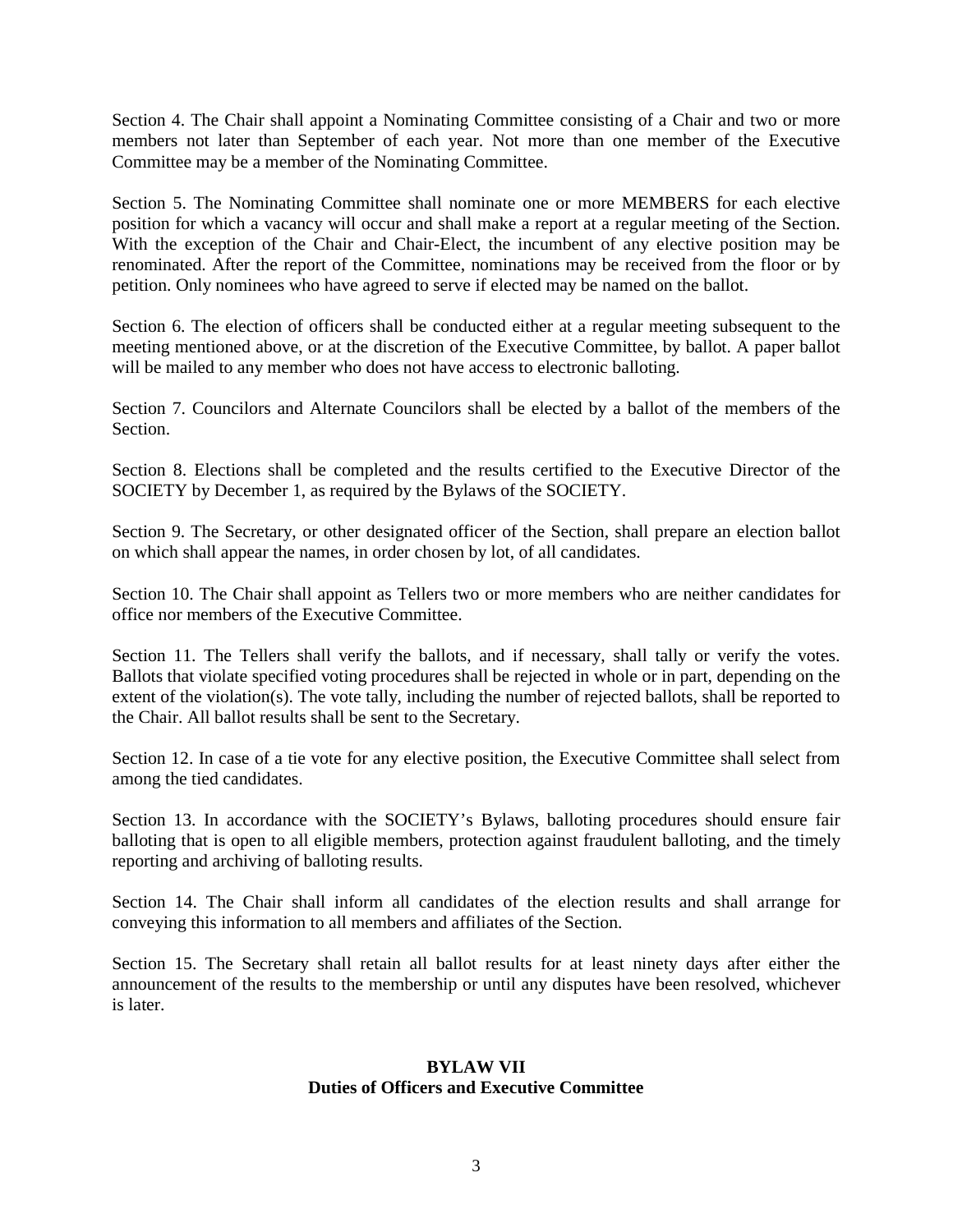Section 1. The duties of the officers shall be those customarily performed by such officers, together with those responsibilities prescribed by the Constitution and Bylaws of the SOCIETY and by these bylaws and such other duties as may be assigned by the Executive Committee.

Section 2. The Chair of the Section shall serve as Chair of the Executive Committee and shall appoint members and/or affiliates to all committees authorized in these bylaws or by the Executive **Committee** 

Section 3. The Executive Committee shall be the governing body of the Section, and, as such, shall have full power to conduct, manage, and direct the business and affairs of the Section in accordance with the Constitution and Bylaws of the SOCIETY and these bylaws.

## **BYLAW VIII Recall of Elected Officials**

Section 1. The elected officials of the Section (officers or elected Executive Committee members) are subject to recall for neglect of duties or conduct injurious to the SOCIETY. Recall procedures are not applicable to Councilors and Alternate Councilors elected by Local Sections.

Section 2. The recall of an official shall be initiated when a signed petition, indicating in writing the specific charges and reasonable substantiating evidence is submitted to the Chair from at least five voting members of the Section. In the event the Chair is the official in question, the Chair-Elect shall receive the petition and shall assume the duties of the Office of Chair with respect to this issue until the issue is resolved.

Section 3. The Chair shall, without delay, determine that the petitioners are aware of the gravity of their actions and the procedures to be followed. The Chair shall seek an alternate resolution to the problem and a withdrawal of the petition at this time. In the absence of a resolution to the problem, the Chair shall notify the members of the Executive Committee and call a special meeting within thirty days.

The Executive Committee shall promptly continue the recall process or dismiss the petition as ill-founded or find an alternative solution to the problem. The Chair shall promptly inform the petitioners and the official of the decision of the Executive Committee.

- a. If the proceedings continue, the Chair shall assign the duties of the official to another MEMBER of the Section until the issue is resolved.
- b. If the proceedings continue, the official shall be offered an opportunity to answer the allegations in the petition before the Executive Committee.

Every reasonable effort shall be made to contact the official throughout this procedure. That effort shall include a certified letter to the last known address on the official SOCIETY membership rolls. Upon notification, the official shall have thirty days to make a written response to the allegations. The Executive Committee shall decide whether to proceed after studying the official's response. The Chair shall inform the official and the petitioners of the decision of the Executive Committee.

If no contact with the official can be made after a reasonable effort, the Executive Committee may remove the official in question with a two-thirds (2/3) vote of the remaining members.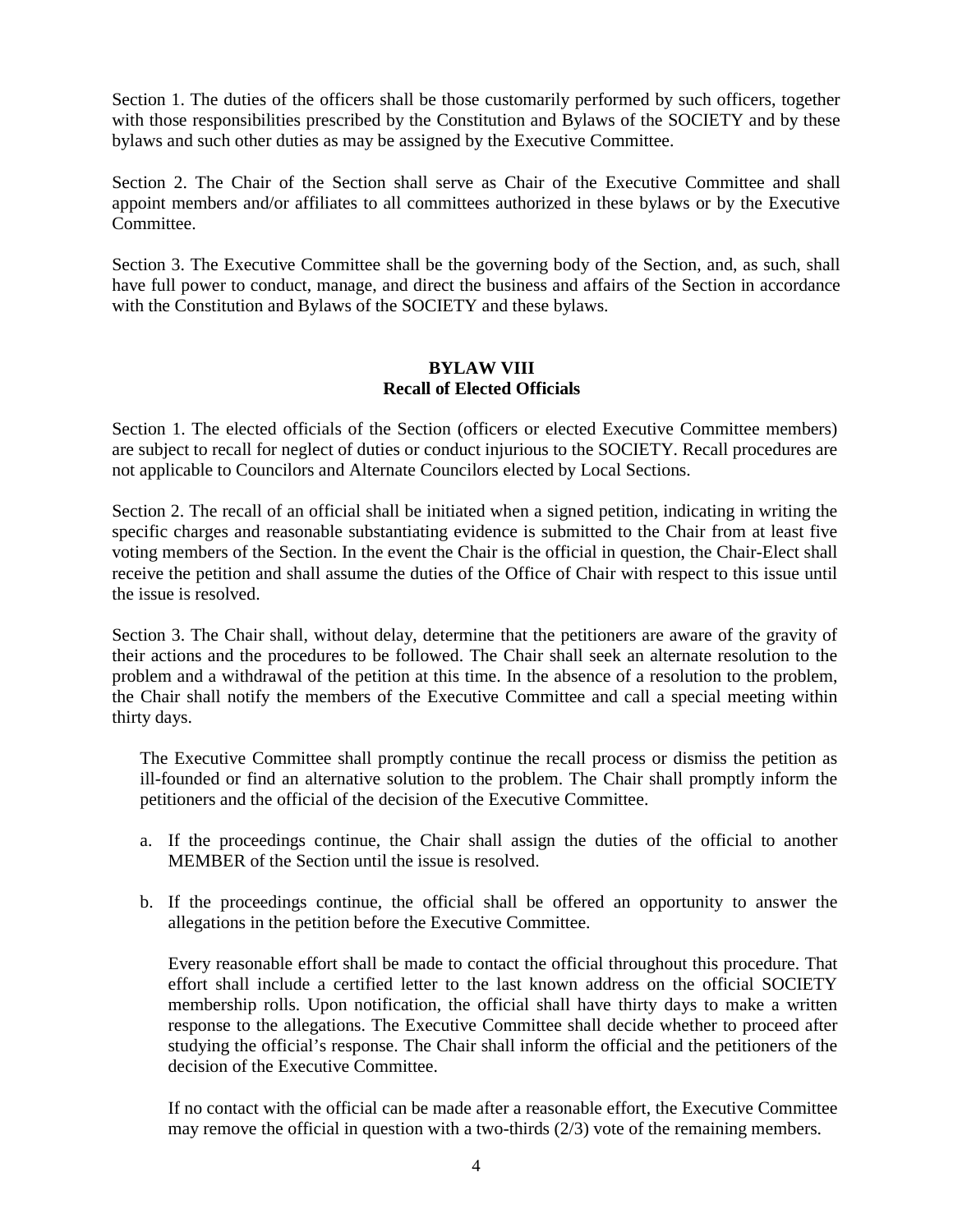- c. If the proceedings continue, the official shall choose one of the following options:
	- (1) The official may resign.
	- (2) The official may request a recall vote in the same manner as the original election, which must be consistent with the Section bylaws. The voting membership shall be informed, through brief written statements prepared by the Executive Committee and the official, of the issues involved with the recall vote. Both statements shall be distributed to the voting membership before the vote is taken.
	- (3) The official may request a hearing and a recall vote by the remaining members of the Executive Committee. A two-thirds (2/3) vote of the remaining members of the Executive Committee shall be required to recall the official.
	- (4) The official may choose not to respond and thus forfeit the position.

Section 4. The vacancy provisions of these bylaws shall be used to fill a vacancy caused by a recall process. The membership of the Section and the Executive Director of the SOCIETY shall be informed of the results of the recall process and the replacement of the official.

# **BYLAW IX Committees**

Section 1. The Executive Committee shall establish committees as necessary for the proper operation of the Section.

Section 2. The Section shall have the following standing committees: Finance, Newsletter/Publications, Nominating, Outreach, Awards, and Program.

# **BYLAW X Meetings**

Section 1. The Section shall hold regular meetings at places and times designated by the Executive Committee.

Section 2. The Section may hold special meetings at the call of the Executive Committee or at the written request of 15 members of the Section. The notices of special meetings shall state the exact nature of the business to be considered and no other business shall be transacted at such meetings.

Section 3. Due notice of all meetings shall be sent to each member and affiliate of the Section. A quorum for transaction of business at a Section meeting shall consist of 15 members of the Section. No business shall be transacted in the absence of a quorum.

Section 4. The Executive Committee shall meet upon due notice to its members at the call of the Chair or at the request of a majority of the members of the Committee. In the absence of a quorum, which shall be a majority of the members of the Executive Committee, called meetings of the Executive Committee shall adjourn to a date.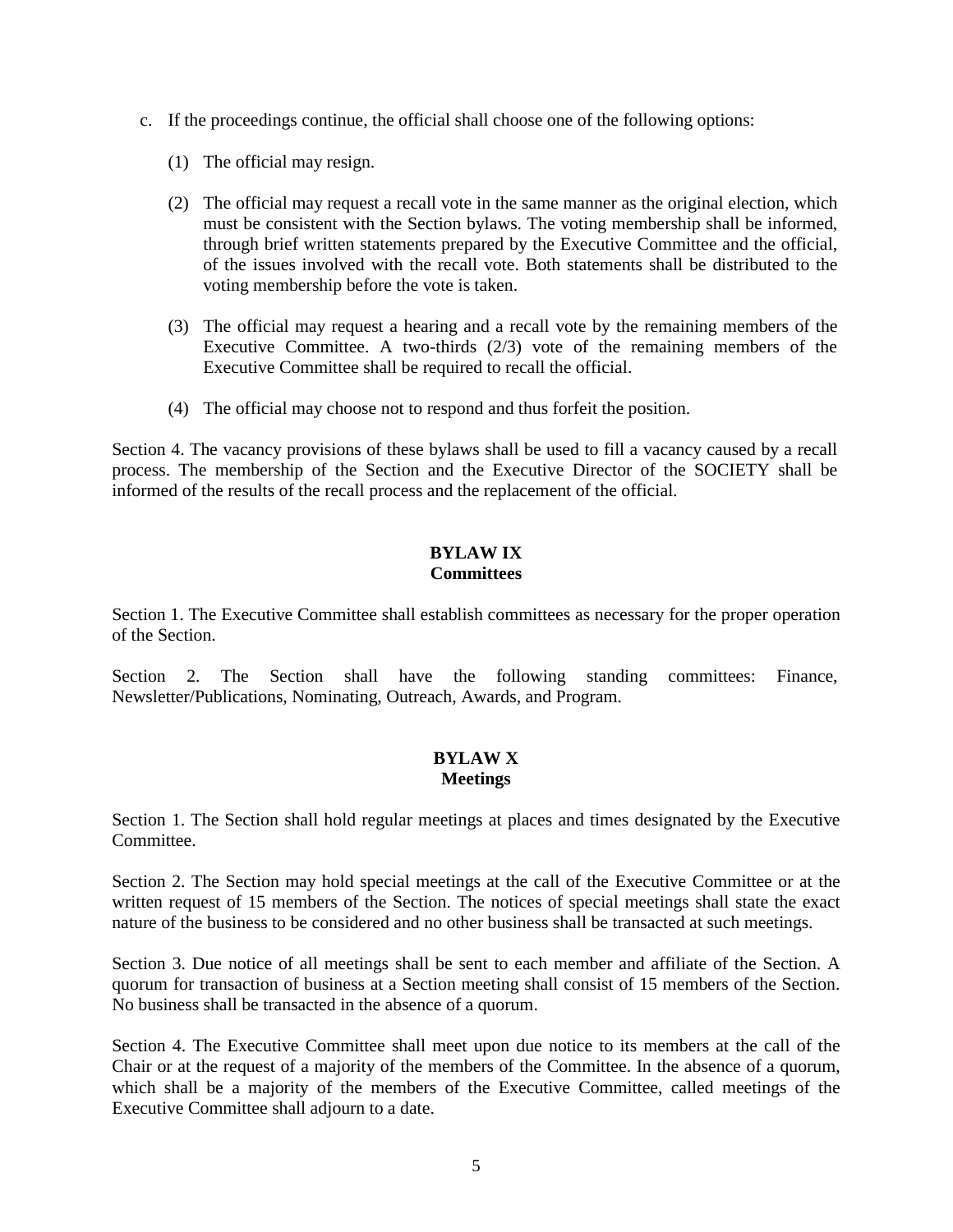Section 5. The most recent edition of *Robert's Rules of Order Newly Revised* shall be the parliamentary authority for all matters not covered in these bylaws or in the SOCIETY's documents.

# **BYLAW XI Finances**

Section 1. Society Affiliates may be assessed annual Local Section dues in an amount set by the Executive Committee. Members of the Section, except MEMBERS in emeritus status of the SOCIETY, may be assessed voluntary Local Section dues in an amount set by the Executive **Committee** 

Section 2. The annual dues of Local Section Affiliates shall be set by the Executive Committee in accordance with the Constitution and Bylaws of the SOCIETY. Failure to pay such dues for the current year shall terminate the affiliation.

# **BYLAW XII Amendments**

Section 1. A petition to amend the bylaws may be initiated by the Executive Committee, or by petition signed by at least 15 members or three percent of the members of the Section, whichever is larger. If the proposed amendment is approved by the Executive Committee, it shall, if practical, be submitted to the SOCIETY's Committee on Constitution and Bylaws for review. After any required changes are incorporated, and any recommended changes reviewed and accepted or rejected by the Executive Committee or a majority of the petitioners, the Secretary shall distribute the amendment(s) to each member of the Section when notice of a ballot on the amendment, is provided.

Section 2. If a proposed amendment is not approved by a majority of the Executive Committee, and if the petition is signed by at least 15 members or three percent of the members of the Section, whichever is larger, it shall, if practical, be submitted to the Committee on Constitution and Bylaws for review before being submitted to the membership of the Section. After any required changes are incorporated, and any recommended changes reviewed and accepted or rejected by a majority of the petitioners, the Secretary shall distribute the amendment(s) to each member of the Section when notice of the next meeting, or notice of a ballot on the amendment is provided.

Section 3. At least two-thirds (2/3) of votes cast shall be required to approve the amendment.

Section 4. The Secretary shall distribute the outcome of the vote regarding the amendment(s) to the Section members and within one month, shall meet all requirements for submitting the results to the Committee on Constitution and Bylaws.

Section 5. Amendments to these bylaws shall become effective upon approval by the Committee on Constitution and Bylaws, acting for the Council of the SOCIETY, unless a later date is specified.

## **BYLAW XIII Dissolution of the Local Section**

Upon the dissolution of the Local Section, any assets of the Section remaining thereafter shall be conveyed to such organization then existent, within or without the territory of the Local Section, as is